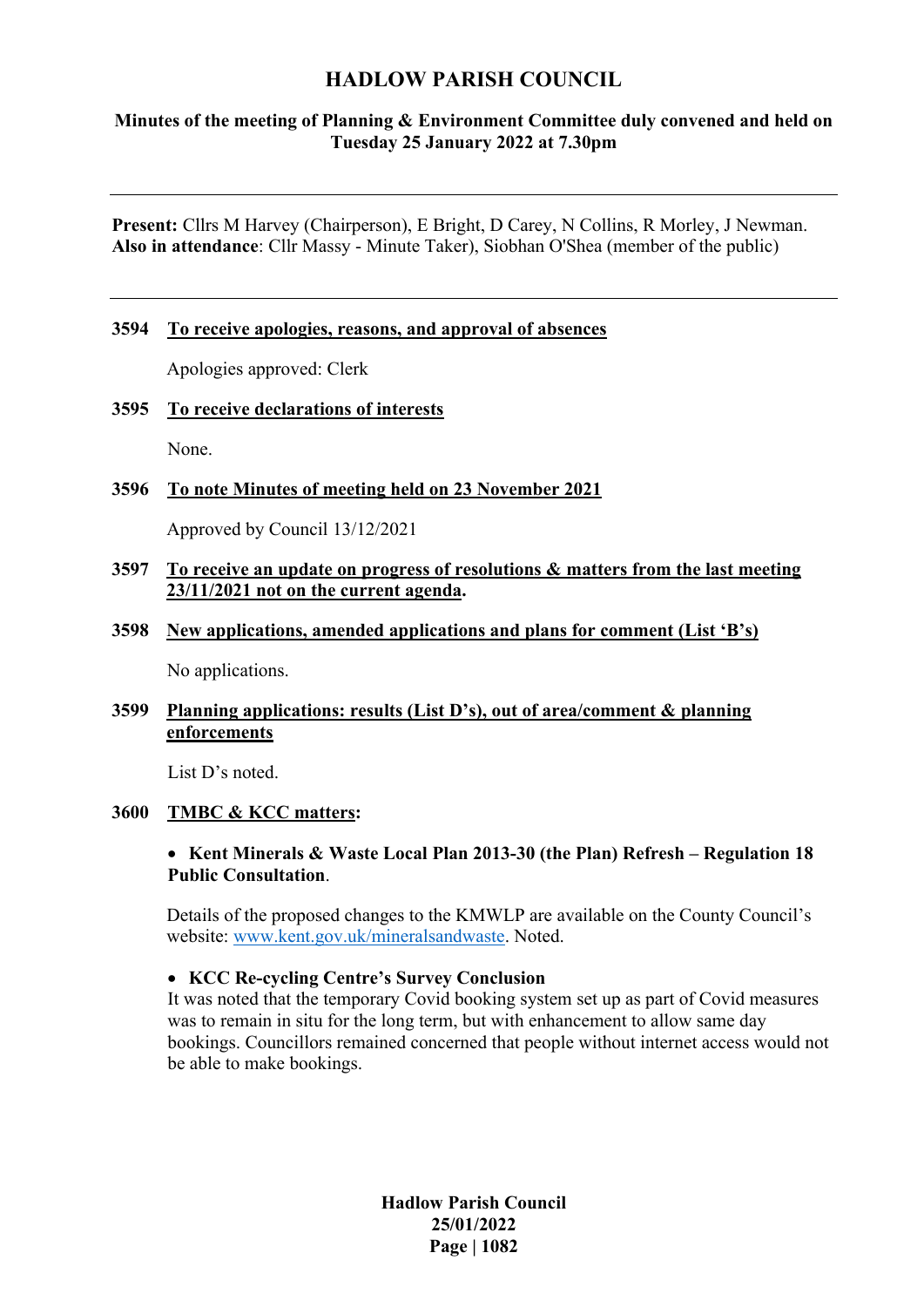# • **Communications between TMBC Planning Enforcement & Parish Council**

In response to Cllr Newmans enquiries as to lack of communication from TMBC Enforcement with Parishes the following response had been provided:

"…*For the avoidance of any doubt, we are only statutorily required to display Enforcement Notices on the website, which we do. We do not publish any other cases on the website because:*

- *a. whilst the investigation is ongoing that could lead to legal prejudice; and*
- *b. if the case is closed without needing to take formal action, that means that a breach hasn't occurred or has been rectified and in those circumstances it would not be proportionate or necessary to publish these online*

*I would also caution that to do otherwise might raise certain issues under data protection legislation.* 

*Nevertheless, we do appreciate that this is an area of concern for Members and Parishes and so I would suggest that as part of Overview and Scrutiny we can undertake to review the matter and seek advice from colleagues in Legal Services regarding limitations and risks involved."*

# **3601 Non-planning issues:**

# • **Climate Change – Consider local carbon footprint & possible set up of Committee**

Members looked at the carbon footprint calculator but required additional details such as utility costs from the Clerk before proceeding further. The following was discussed:

- Climate Change Champion: further consideration to be given to finding a Champion who would lead on projects.
- Electric Chargers: still await results of investigation into installation of charges in Old School Hall carpark. Cllr L Bright to chase.
- Council Truck: owned by Council and not due for replacement at the current time but if electric chargers are installed would consider electric truck in the future.
- Solar Panels: Looked at installing solar panels in 2011 on the roof of the OSH, but had decided it wasn't suitable
- Environmental improvements recently completed were noted: all Council lighting changed to LED where possible.
- Councillors agreed to recommend setting up a small Committee to focus on this.

# • **Baseball – To consider draft new Agreement with Kent Buccaneers & update on other items related to baseball (storage container, youth pitch)**

- Drafting the Agreement was progressing. Councillor Collins to circulate his draft amendments to the existing Agreement for comment and consideration.
- Storage Container it had been concluded specialised concrete slabs could be used rather than a concrete full base. Container still to be purchased.
- Planning: Additional plan identifying just the backstop for the youth pitch had been sent to TMBC Planning Department as this was the only part of the development requiring planning consent due to its height being higher than 3m.

**Hadlow Parish Council 25/01/2022 Page | 1083**